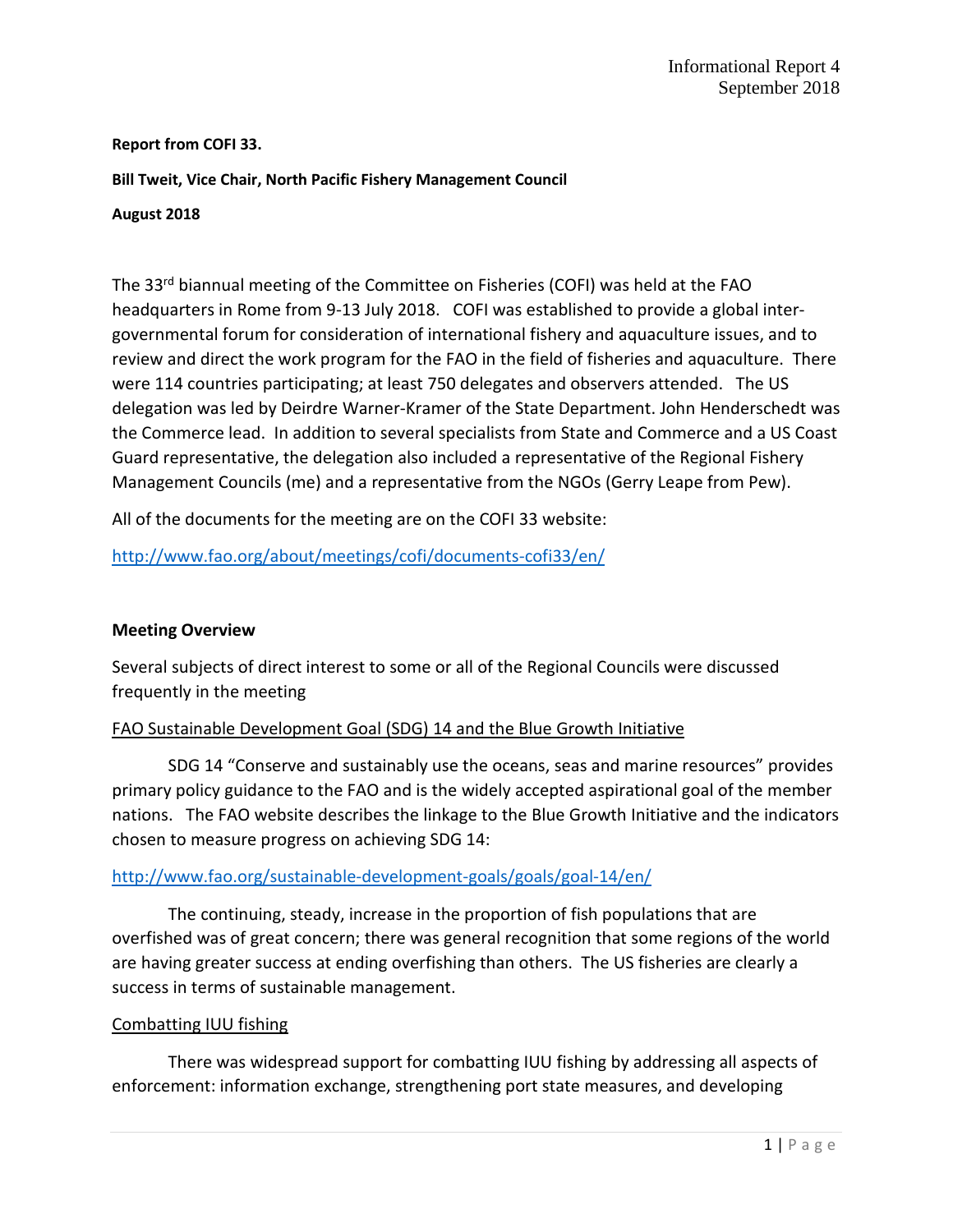guidelines for addressing transshipment and traceability. Several countries and NGOs noted their concern about a high correlation between IUU and other illegal and unethical practices such as forced labor, unsafe working conditions, and other labor violations. They argued that IUU cannot be eliminated without also addressing these other issues, and that fishery managers need to be aware of these social conditions. There did not appear to be broadscale acceptance of this concept, at this time, but it seemed a relatively new concept so it seems likely that it will continue to be pushed. FAO will be developing technical guidelines on the estimation of IUU fishing. Transshipment is also of interest to Members. FAO will conduct further studies to support the development of best practices for regulating, monitoring, and controlling transshipment.

# Abandoned, lost and discarded fishing gear.

The subject of an agenda item and a side session, this problem now has its own acronym (ALDFG) and a large number of negative impacts ascribed to it. ALDFG is well known as a negative impact of fisheries (ghost gear) and as a potential source of ecosystem damage. It is less well known as a source of plastics pollution. Gear marking is one solution to ALDFG that is under consideration; voluntary guidelines have been developed and were endorsed. FAO will develop a comprehensive global strategy to tackle issues related to ALDFG

## **Aquaculture**

Aquaculture now provides almost half of global fish production, and continues to grow albeit at a somewhat reduced pace compared to a few years back. After listening to the global discussion on aquaculture, the current NMFS development of an aquaculture initiative has a greater context for me. At a global scale, there is not competition between aquaculture and wild capture fisheries; both are essential to feeding a growing world population and aquaculture takes some of the pressure off of wild capture fisheries which have clearly reached a maximum production level and actually appear to still be above sustainable levels. FAO will be developing sustainable aquaculture guidelines and a Global Information System to monitor/assess status of aquatic genetic resources relevant to aquaculture.

## Global importance of small scale fisheries (SSF) and artisanal fisheries

Small scale fisheries, including artisanal fisheries, were one of the most frequently discussed topics at COFI 33, particularly in comparison with industrial scale fisheries which received considerably less attention. Countries that raised topics related to management and sustainability of small scale fisheries covered the range of developed to undeveloped and all parts of the globe. Factors included limited statistics, sustainability initiatives, their role in maintaining social and cultural cohesion, gender dimensions, maintaining access and the diversity of rights based fisheries. 2022 will be the Year of Artisanal Fisheries and Aquaculture.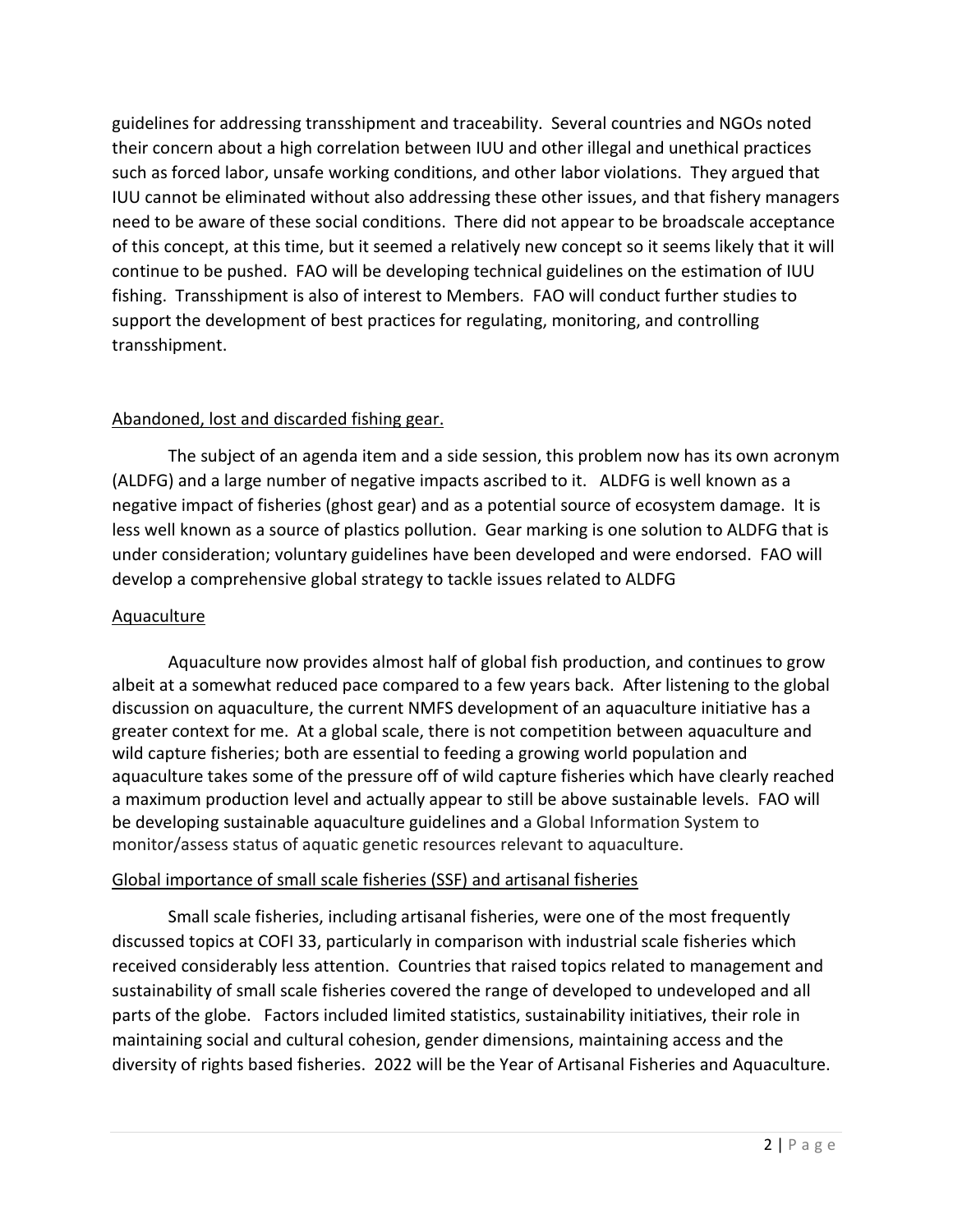Hidden Harvest 2 is expected to be released in 2020; this report is expected to provide new information on SSF to rectify some of the current data gaps.

# **Meeting Summary**

A couple of important reports and initiatives were released in conjunction with this meeting.

- The [State of World Fisheries and Aquaculture 2018](http://www.fao.org/3/i9540en/I9540EN.pdf) (also known as SOFIA) is a regular FAO report that summarizes statistics on global fisheries and aquaculture. The charts on page 3 that show trends over time of wild capture production and aquaculture production clearly depict the importance of aquaculture in feeding a growing global population and meeting a growing per capita consumption of fish. Wild capture production has been stable for over three decades, while aquaculture production has risen dramatically. There is some unsettling news in SOFIA as well, the chart on page 40 shows the steady increase in the proportion of marine fish stocks that are overfished and the steady decline of stocks that are underfished.
- FAO also released a massive tome on Impacts of climate change on fisheries and aquaculture [\(FAO Technical Paper 627\)](http://www.fao.org/documents/card/en/c/I9604EN) that includes chapters on many regions of the world as well as containing a comprehensive synthesis of current knowledge.
- The Global Record became operational just before the COFI meetings began, and several nations including the US have already uploaded data into it. The GR provides a single access point for information on vessels >24 meters that are used for fishing and fishing-related activities, with the intent of combatting IUU fishing. You can access the Global Record here: [http://www.fao.org/global-record/information-system/en/.T](http://www.fao.org/global-record/information-system/en/)he meeting agenda was comprehensive, and occupied five full days, with numerous side sessions and presentations during the mid-day breaks and in the evenings. Following are my notes on individual agenda items. The report of the Committee, which contains the official record of actions taken on each agenda item has not been finalized, but will be available on the FAO website.

Opening remarks from Peter Thompson, UN Special Envoy for the Ocean, described his view that, on a global scale, oceans are in trouble, which underscores the important role of RFMOs. He noted that they lacked financial resources to perform their mission. He also called for development of indicators to track progress at achieving sustainable resource development goals, and called for additional establishment protected areas to comprise 10% for nearshore resource conservation.

Progress in Implementation of the Code of Responsible Fishery Conduct - The Committee discussed reporting on implementation of the Code. The US, with support from numerous other countries, maintained that the function of FAO was to collect information on "responsible" fisheries, but not to judge compliance. Under this agenda item, Norway raised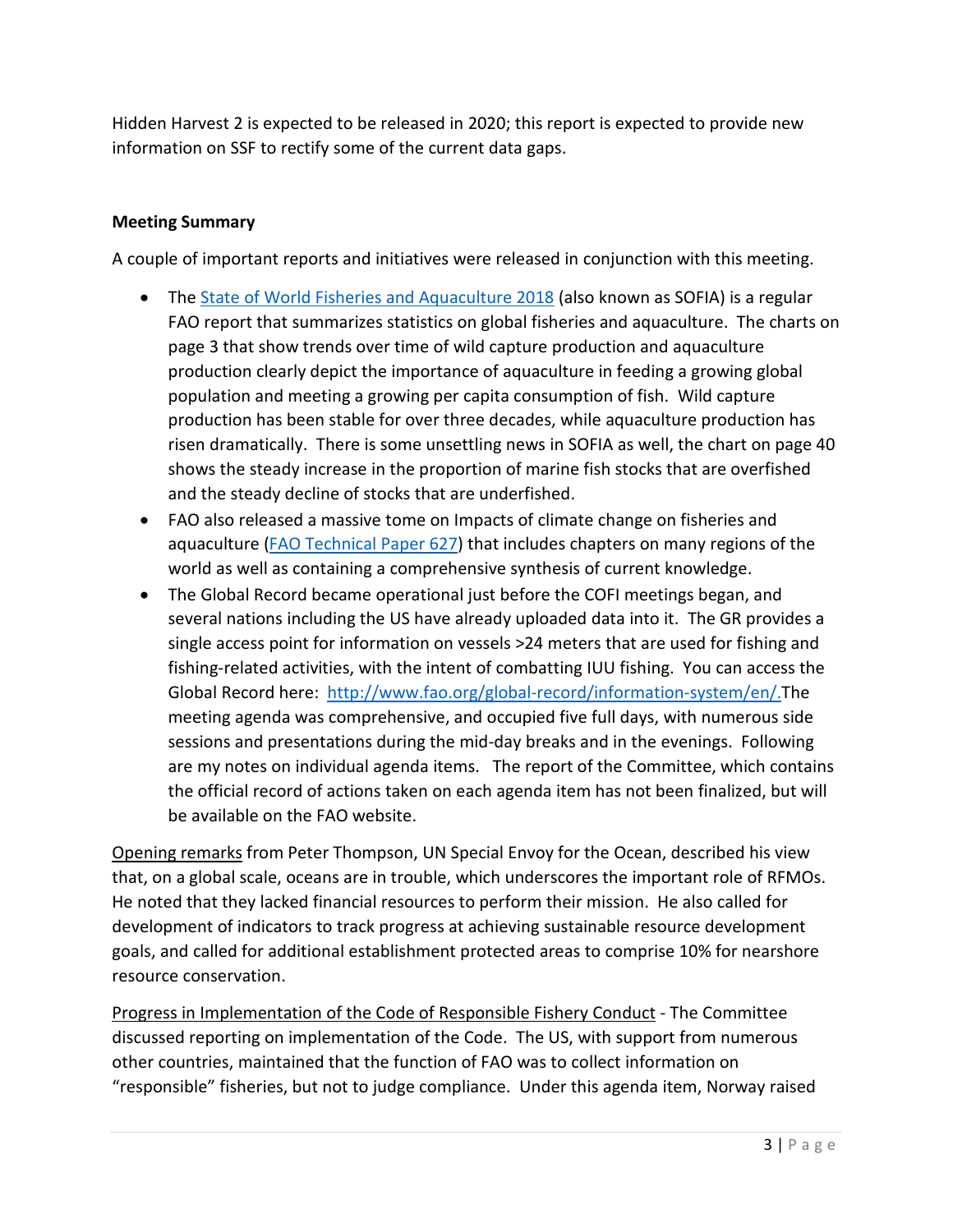their concerns about the impact of post-harvest losses, and their interest in reducing that wastage. Canada noted that FAO terminology seems to imply that bycatch is unsustainable, and cited several examples of bycatch in sustainable fisheries, arguing that the FAO needs to be more careful with their terminology.

Trade – Numerous parties expressed concern about increasing market access requirements and their concern that these would become barriers to trade. The discussion about trade was positive, with focus on increasing the access that developing nations have to the global trade market, and preventing trade in IUU products while maintaining open markets.

Aquaculture – Was generally recognized as important for a broad range of benefits in developed nations as well as developing nations, and essential to fill a growing gap in global seafood supply. The Committee supported the Blue Growth Initiative, called for more work on biosecurity and antimicrobial resistance, and recommended FAO develop sustainable aquaculture guidelines for implementation of best practices.

IUU – The Committee called for additional support for implementation of the port states measures agreement (the US has implemented it) as it is an essential element in combatting IUU. The Global Record became operational; it is expected to facilitate enforcement against IUU. The Committee requested better estimates of magnitude and trends to determine whether enforcement efforts are succeeding and strengthening RFMO capabilities. There was considerable discussion, in the plenary and in side sessions, of the connections of IUU with labor abuses and gear abandonment. The US noted and welcomed broadscale acceptance of tools to combat IUU, even by nations that were formerly opposed. There seemed to be a consensus that IUU work during the next two years should focus on implementation of the measures that have been developed, instead of developing big new measures.

Small scale and artisanal fisheries – 2022 is the International Year of Artisanal Fisheries and Aquaculture; the Committee supported FAO involvement in planning. The Committee noted the need for increased data collection on this sector, and increased reporting in SOFIA, and expects that the report from the Hidden Harvest 2 Initiative, expected in 202, will help fill this gap. The Committee acknowledged the value of traditional knowledge in understanding SSF. COFI also supports the Global Work Programme to Advance Knowledge on Rights-based Approaches for Fisheries, and their importance in reducing conflict and achieving food security. The Committee supported the FAO role as policy neutral on development of rights based approaches, concentrating on providing support and knowledge base. A repository on rights based management to be launched later in 2018. Addressing gender diversity was frequently mentioned; many countries described the important role that women have in many SSF and called for a greater role in management.

2030 Agenda for Sustainable Development – The Committee discussed progress in achieving Sustainable Development Goal 14, and Aichi Biodiversity Targets, and encouraged FAO to play a continuing role in monitoring implementation but was concerned that FAO not engage in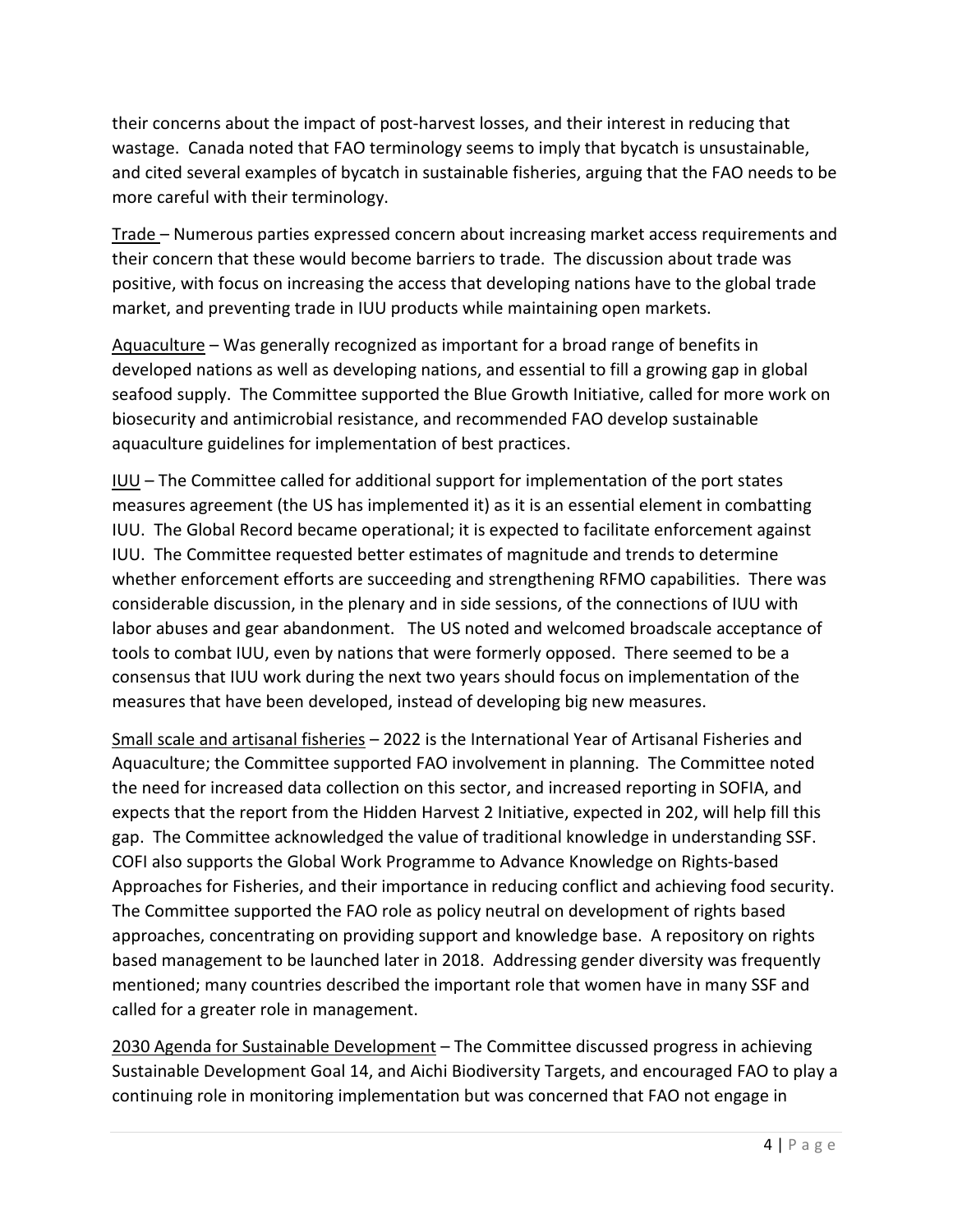determining compliance. The Committee noted the linkage between the SDG goals and the Blue Growth Initiative.

Climate Change – The Committee supported the recent FAO work on documenting the effects of climate change on fisheries and aquaculture, and noted the vulnerability of both to climate change. The US supported this work. COFI agreed to develop Guidelines on climate change, adaptation, and mitigation in fisheries and aquaculture

Biodiversity – FAO has been working on biodiversity mainstreaming and implementing a fisheries biodiversity plan in support of the Convention on Biological Diversity Post 2020 Biodiversity Framework, with Committee support.

Lost Fishing Gear- This issues received a lot of attention, both in plenary and in side sessions. The Committee supported FAO work on Abandoned, Lost or Discarded Fishing Gear (ALDFG), and expressed concern about its contribution to global plastic pollution problems and the impact of ghost fishing. The Committee endorsed voluntary guidelines on gear marking.

Marine Mammal Mortality Recommendations – The US supported these [recommendations](http://www.fao.org/3/I9993EN/i9993en.pdf) to reduce the mortality of marine mammals in fishery and aquaculture operations.

Trawl guidelines – Were a late addition to the discussion, and received comparatively little attention, and no action was taken so they are not included in the report. The EU supported the trawl guidelines, but noted that additional time is required to evaluate expert workgroup results. [The guidelines document](http://www.fao.org/3/MW891EN/mw891en.pdf) is directed at fisheries in southeast Asia/Latin America/Africa, and includes general references to what might constitute best practices for trawl gear, but does not present specifics. It does acknowledge the importance of trawl gear in harvesting large quantities of seafood.

Marine debris - Considerable emphasis on marine debris, particularly plastics (micro beads and single use plastics). COFI endorsed the voluntary guidelines for gear marking and the recommendations from the Technical Consultation since lost gear contributes to marine debris, and supported further emphasis on pollutants including plastics, biodiversity, marine mammal bycatch and considering bycatch of turtles and sharks as well.

New subcommittee on Fisheries Management – Norway proposed, and after some informal discussion and modification, the US and the other Committee members agreed, to examine the feasibility of establishing a third COFI subcommittee on fisheries management. COFI has two subcommittees already, on trade and aquaculture. The new subcommittee would provide COFI with ability to have a greater focus on SSF and artisanal fisheries, in addition to basic fishery management issues. All parties were conceptually supportive, with some reservations about how smaller countries would be able to cover an additional forum.

FAO work plan – The COFI recommended priorities for FAO for the next biennium. The Blue Growth Initiative is #3, above FAO strategic objectives and just below CCRF implementation. #5 is SDG indicators, #6 is guidelines for sustainable aquaculture, #7 climate change adaptation